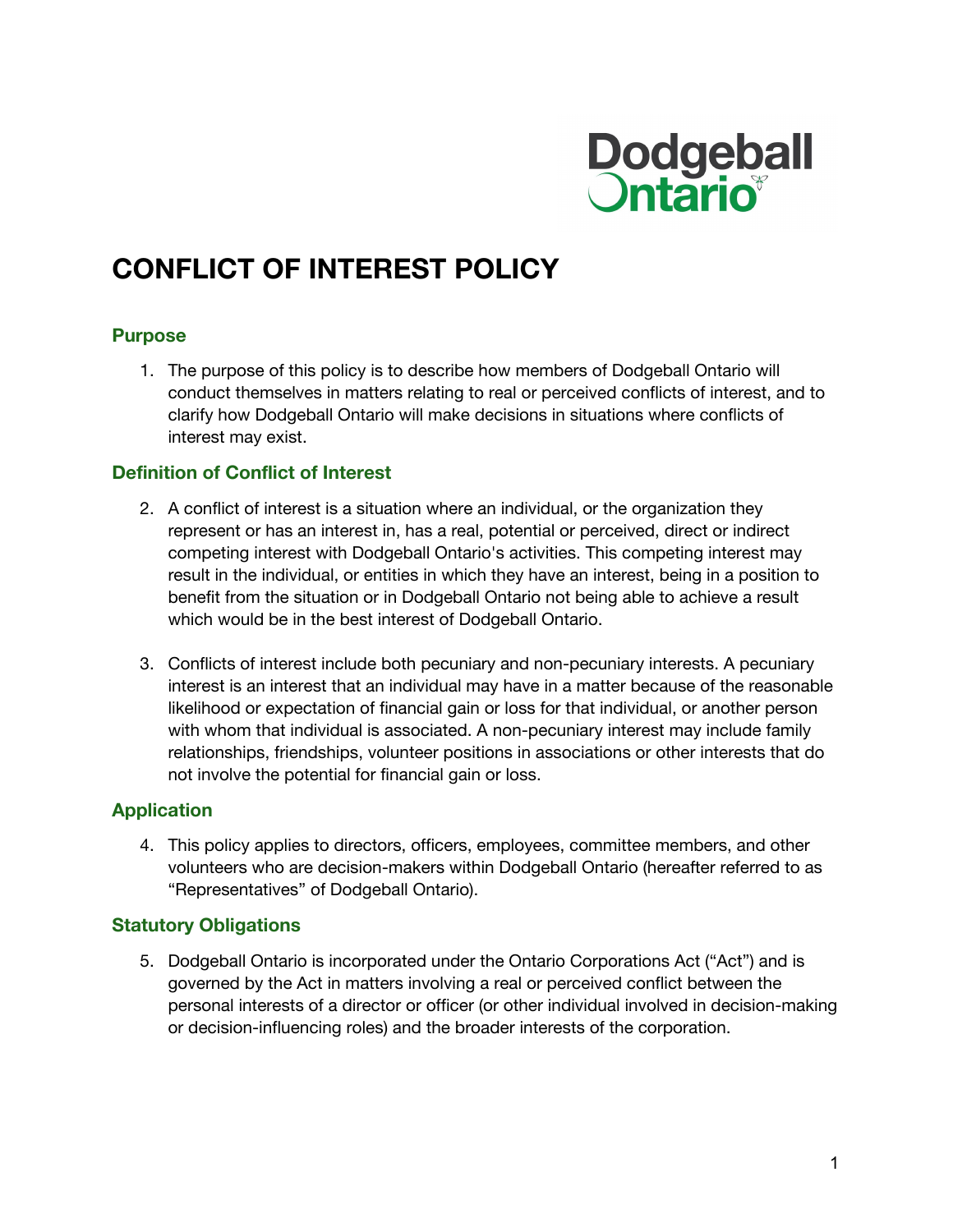6. Under the Act, any real or perceived conflict, whether pecuniary or non-pecuniary, between a director's or officer's interest and the interests of Dodgeball Ontario must at all times be resolved in favour of Dodgeball Ontario.

## **Additional Obligations**

7. In addition to fulfilling all requirements of the Act, Dodgeball Ontario and its Representatives will also fulfill the additional requirements of this policy. Representatives of Dodgeball Ontario will not:

a) Engage in any business or transaction, or have a financial or other personal interest that is incompatible with their official duties with Dodgeball Ontario, unless such business, transaction or other interest is properly disclosed in accordance with this policy;

b) Knowingly place themselves in a position where they are under obligation to any person who might benefit from special consideration, or who might seek, in any way, preferential treatment;

c) In the performance of their official duties, give preferential treatment to family members, friends or colleagues, or to organizations in which their family members, friends or colleagues have an interest, financial or otherwise;

d) Derive personal benefit from information that they have acquired during the course of fulfilling their official duties with Dodgeball Ontario, where such information is confidential or is not generally available to the public.

e) Engage in any outside work, activity or business or professional undertaking that conflicts or appears to conflict with their official duties as a representative of Dodgeball Ontario, or in which they have an advantage or appear to have an advantage on the basis of their association with Dodgeball Ontario;

f) Use Dodgeball Ontario property, equipment, supplies or services for activities not associated with the performance of official duties with Dodgeball Ontario;

g) Place themselves in positions where they could, by virtue of being a Representative of Dodgeball Ontario, influence decisions or contracts from which they could derive any direct or indirect benefit or interest; or

h) Accept any gift or favour that could be construed as being given in anticipation of, or in recognition for, any special consideration granted by virtue of being a Representative of Dodgeball Ontario.

# **Disclosure of Conflict of Interest**

8. On an annual basis, all directors, officers, employees, committee members, and other volunteers who are decision-makers will complete a written statement disclosing any real or perceived conflicts that they might have.